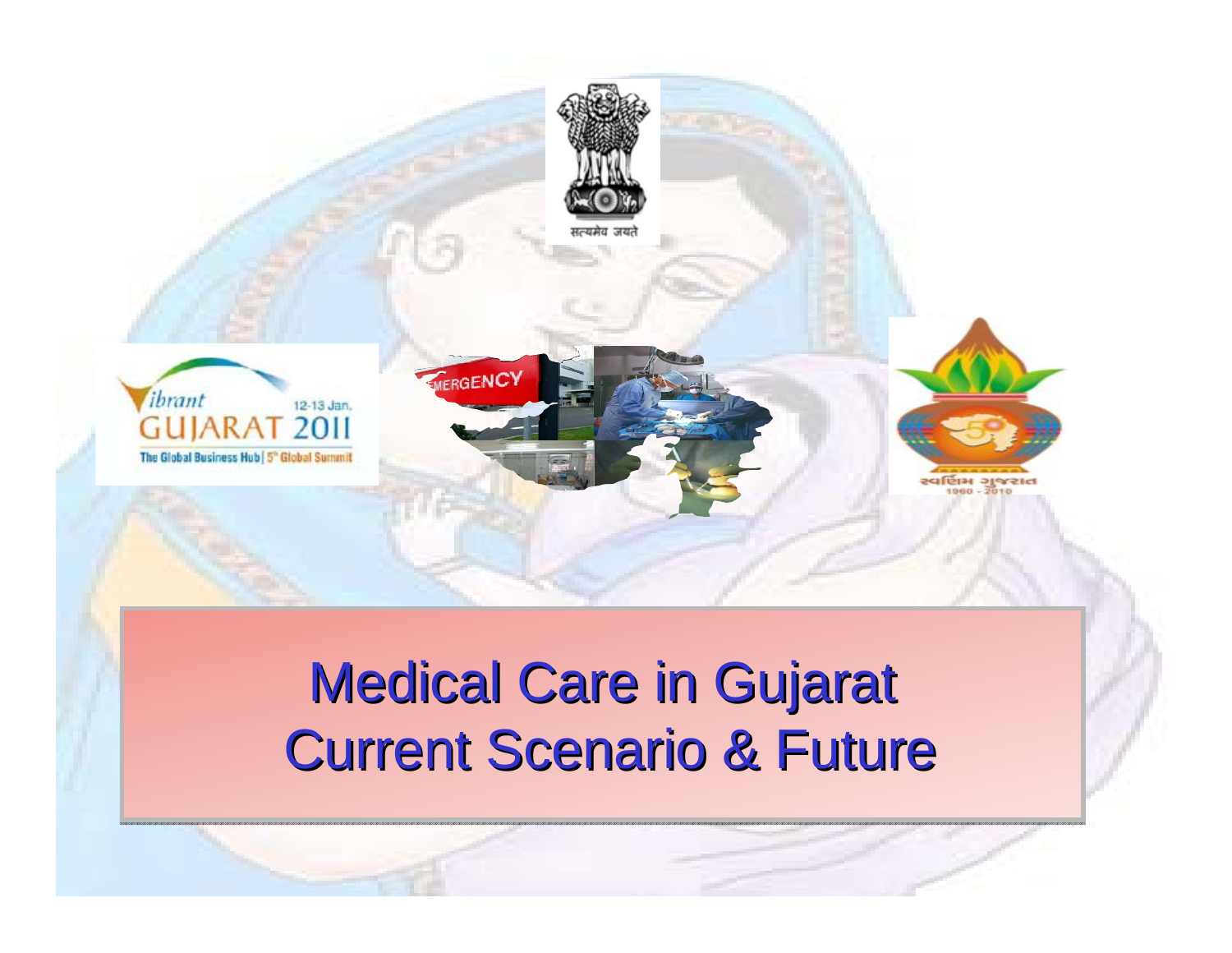### **Our Goals Our Goals**

- **Reduce maternal and child mortality**
- $\mathcal{L}_{\mathcal{A}}$ **Address adverse sex ratio**
- **Provide state of the art health, medical services and medical education relevant to local needs medical education relevant to local needs**
- **To make the health system more equitable, accessible, accountable, transparent, and cost accountable, transparent, and cost-effective. effective.**
- **Increase the credibility of the Public health system. Increase the credibility of the Public health system.**
- **P Develop public health capacities and systems to promote healthy life styles promote healthy life styles**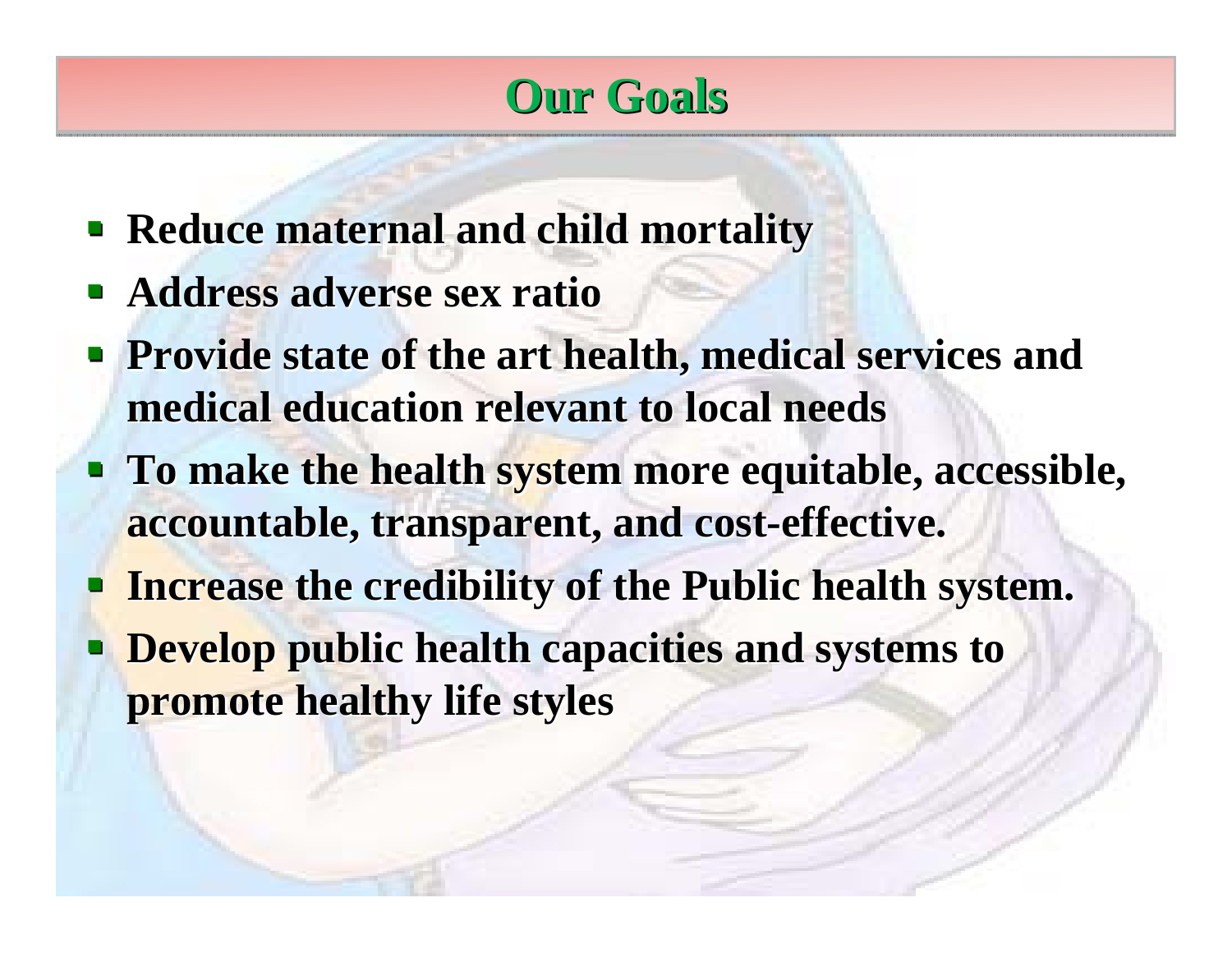## **Our Vision Our Vision**

| S.<br>N         | <b>Health Indicators</b>                                     | <b>Current Status</b>     | <b>Target</b><br>2011 | <b>Target</b><br>2015 |
|-----------------|--------------------------------------------------------------|---------------------------|-----------------------|-----------------------|
| $\mathbf{1}$    | <b>Reduction in MMR</b>                                      | 160<br>$(04-06$ SRS)      | 130                   | 100                   |
| $\overline{2}$  | <b>Reduction in IMR</b>                                      | 50<br><b>(SRS 2008)</b>   | 47                    | 30                    |
| $\overline{3}$  | <b>Total Fertility Rate</b>                                  | 2.5<br><b>(SRS 2008)</b>  | 2.4                   | 2.1                   |
| $\overline{4}$  | <b>Institutional Delivery</b>                                | 56%<br>(DLHS-III)         | 90                    | 100%                  |
| $\overline{5}$  | <b>Fully Immunized Children</b>                              | 56%<br>(DLHS-III 2007-08) | 90                    | 100%                  |
| 6               | Under nutrition status of<br>children in age below 0-3 years | 47 %<br>NHFS-3            | 35 %                  | 24 %                  |
| $7\phantom{.0}$ | <b>Reduction of anemia in PW</b>                             | 61 %                      | 43 %                  | 25 %                  |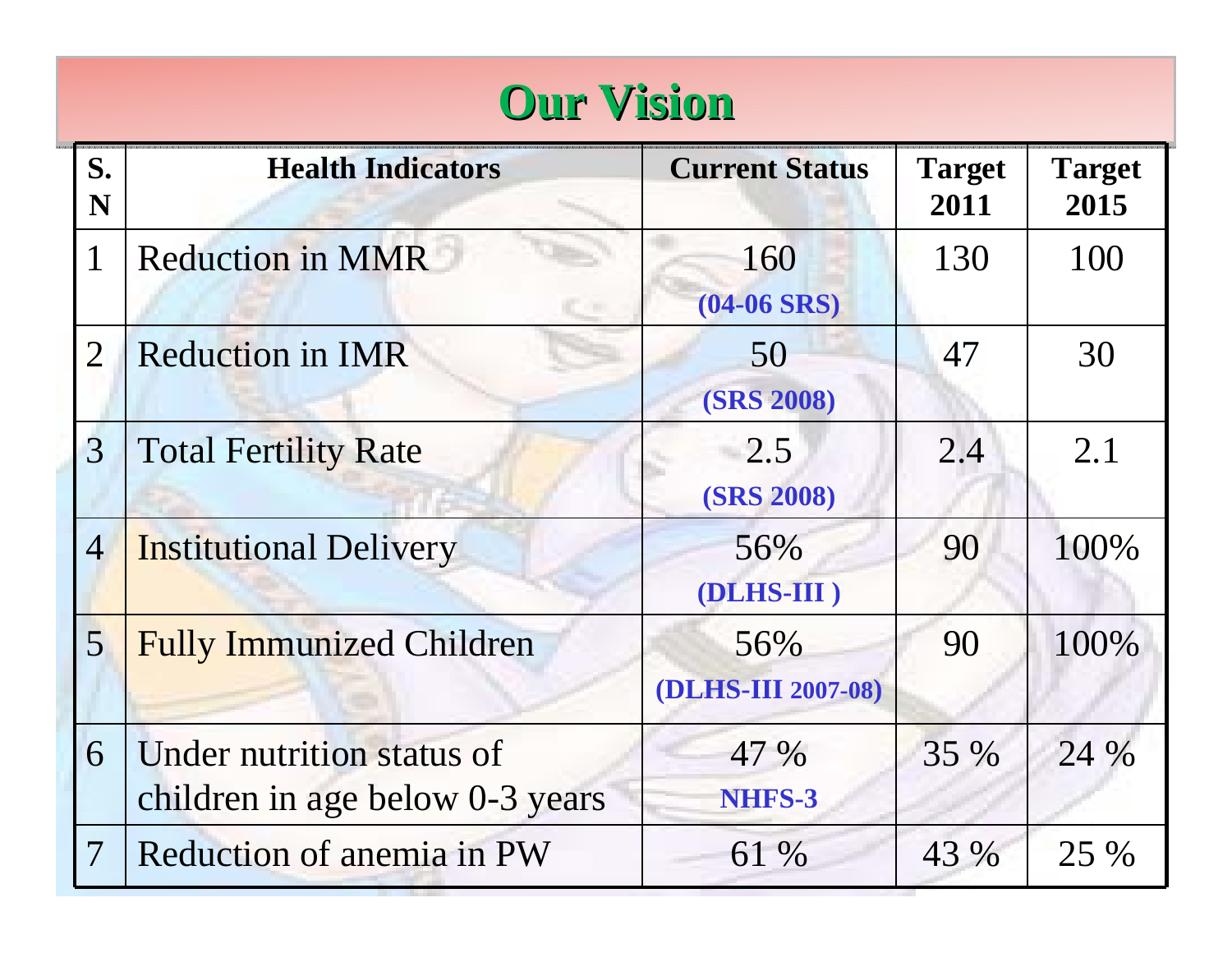### **Health Infrastructure In Gujarat Health Infrastructure In Gujarat**

**Medical Colleges – 14 (6 Govt+8 Non Govt)**

**District Hospitals - 24**

**Sub District/ Taluka Hospitals - 26**

**Community Health Centres - 290**

**Urban Health centres - 316**

**Primary Health centres – 1096, Mobile Health Unit - 88**

**Sub Centres - 7274**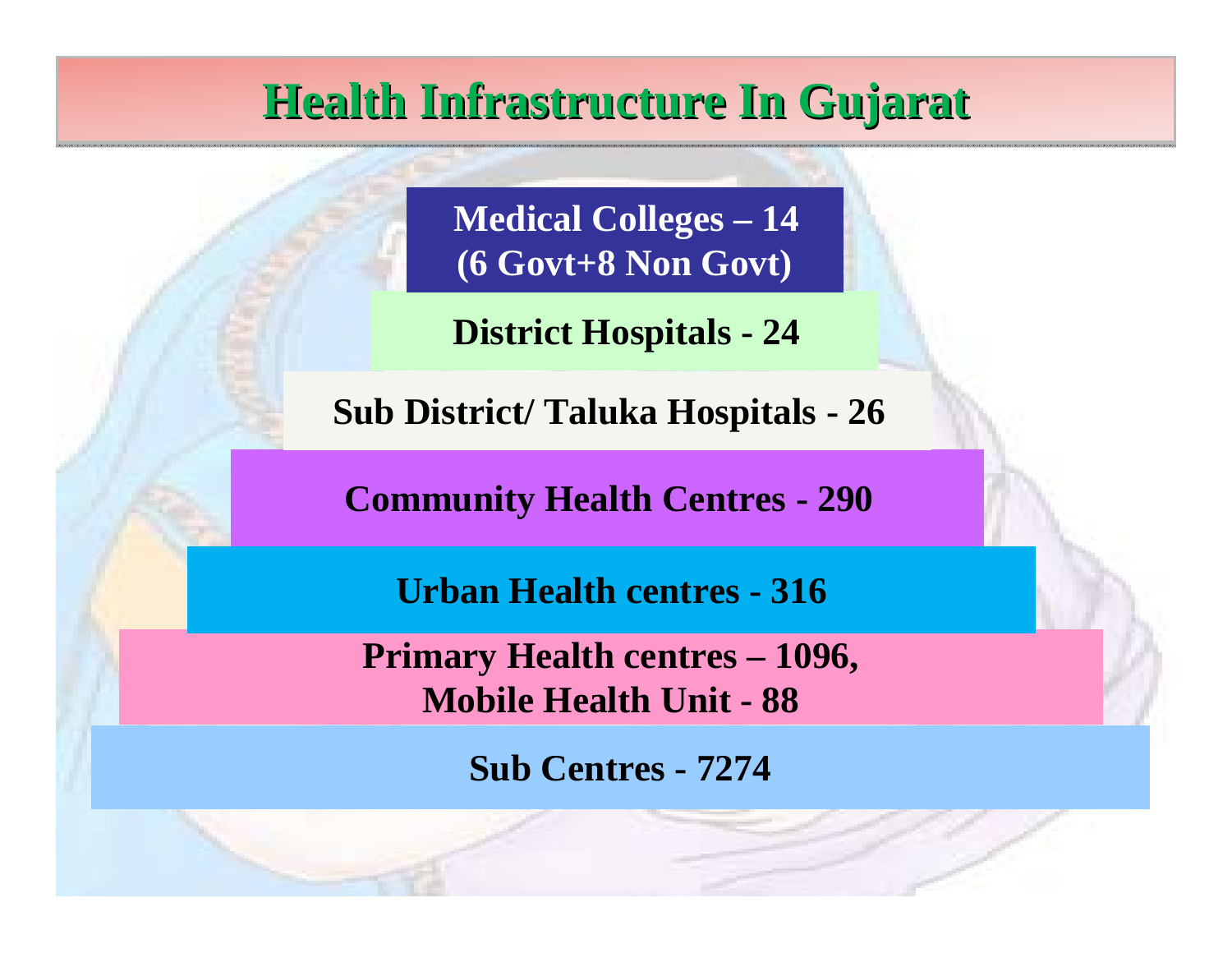### Maternal Mortality (per lakh live births) in Gujarat



### SRS Maternal Mortality Survey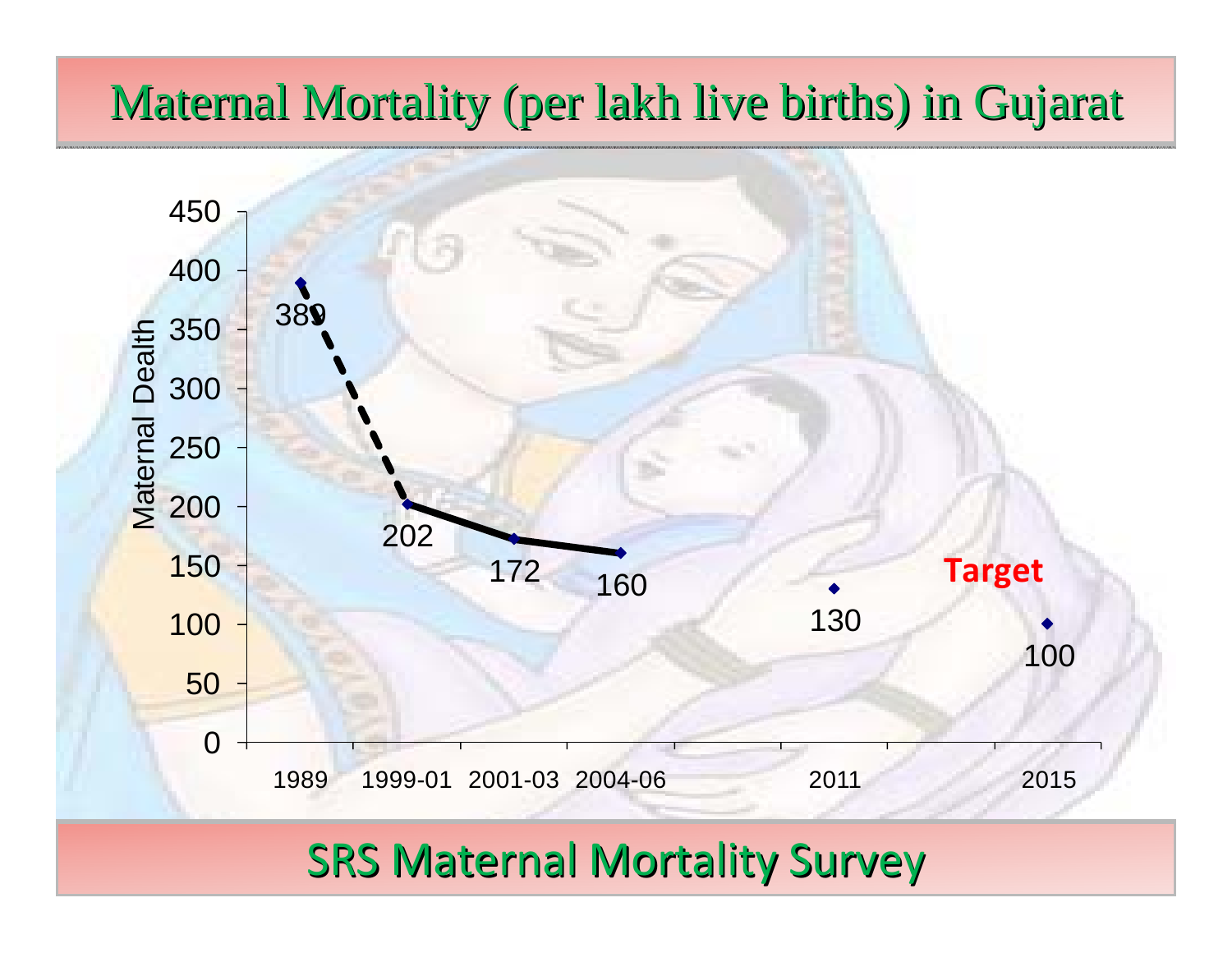#### **Reduction in MMR Reduction in MMR**

#### **ANC Care**

#### **ANC Care Institutional Delivery Institutional Delivery PNC Care PNC Care**

• **Registration within 1st** • **Registration within 1st trimester during Mamta trimester during Mamta Divas** *(Wednesday)* **Divas** *(Wednesday)*

- **Early registration of Early registration of pregnant women & pregnant women & monitoring through monitoring through computerized tracking computerized tracking system – E\_mamta system – E\_mamta**
- **Preparation of birth Preparation of birth Micro plan for safe Micro plan for safe delivery delivery**
- **Counseling to Mother Counseling to Mother & family members for & family members for institutional delivery institutional delivery**

• **Presence of Skill Birth**  • **Presence of Skill Birth attendants at the time of attendants at the time of delivery delivery**

- **Chiranjeevi scheme Chiranjeevi scheme**
- **Improvement in Improvement in availability of EmOC availability of EmOC services & blood services & blood availability** *(Storage and*  **availability** *(Storage and linkage) linkage)*
	- **Referral of delivery Referral of delivery servicesservices**
		- **Mamta dolly Mamta dolly**
		- • **108 Ambulance 108 Ambulance ServicesServices**•
- **Ensuring 48 hours Ensuring 48 hours stay in institution stay in institution after delivery after delivery**
- **Timely report and Timely report and Verbal Autopsy of Verbal Autopsy of Maternal DeathMaternal Death**

• **Mamta Kit** • **Mamta Kit**

*(Facilitating mother & (Facilitating mother & child for better health & child for better health & sanitation environment) sanitation environment)*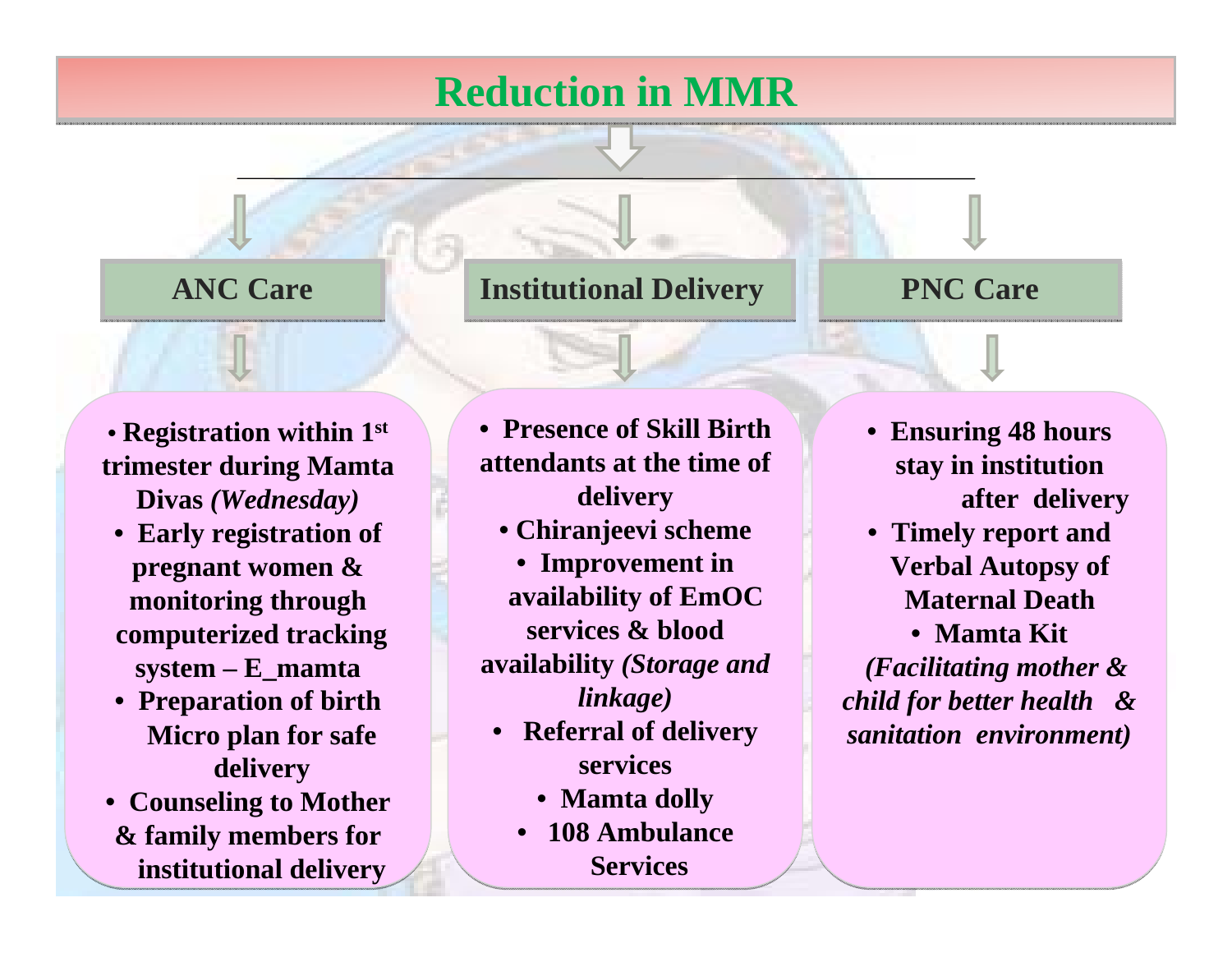### **Infant Mortality Rate by Residence- Gujarat: Infant Mortality Rate by Residence- Gujarat: 2001-08** *(Per 1000 live Birth)* **2001-08** *(Per 1000 live Birth)*

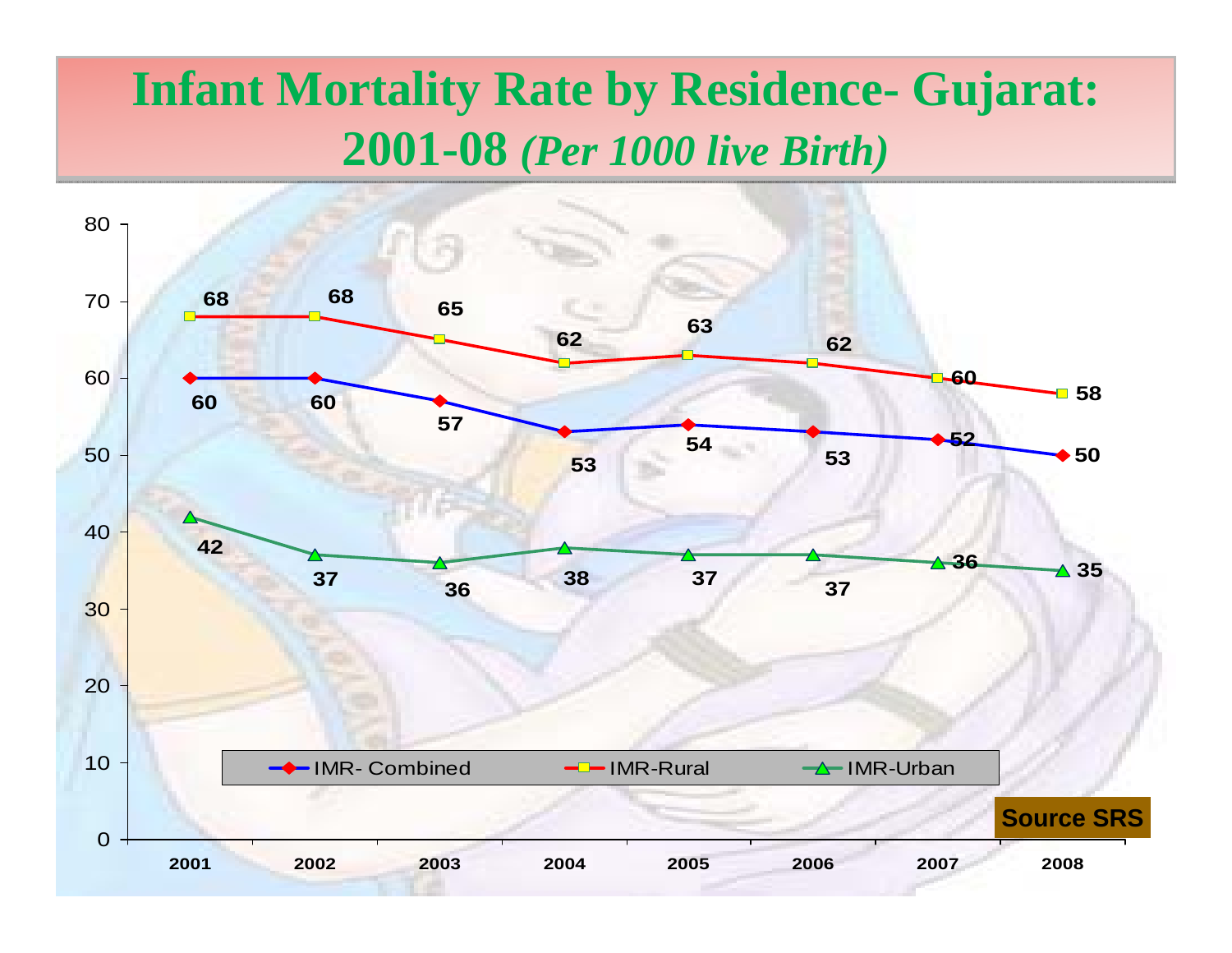#### **Child Health - Reduction in IMR Child Health - Reduction in IMR**

#### **Neonatal Care Neonatal Care Child Care Child Care**

| • Closed monitoring of neonates           | • Mamta Abhiyan                       |
|-------------------------------------------|---------------------------------------|
| till 28 days                              | • Child<br>tracking<br>through        |
| • Implementation of Integrated            | Software - E-mamta                    |
| <b>Management</b> of Neonatal<br>$\infty$ | full<br>• Increase in coverage of     |
| <b>Childhood</b> Illnesses<br>(IMNCI)     | immunization                          |
| across State                              | • School Health Check<br><b>up</b>    |
| • Balsakha Yojana                         | programme every year                  |
|                                           | • Nutrition Services                  |
| • Early & exclusive Breast feeding        | •Child Development and Nutrition      |
| •Community participation<br>in            | centers for Gr-III children in tribal |
| mother and child services                 | areas                                 |
| <b>•Facility Based Newborn Care</b>       | •Implementation of<br>Gujarat         |
|                                           | <b>Nutrition Project</b>              |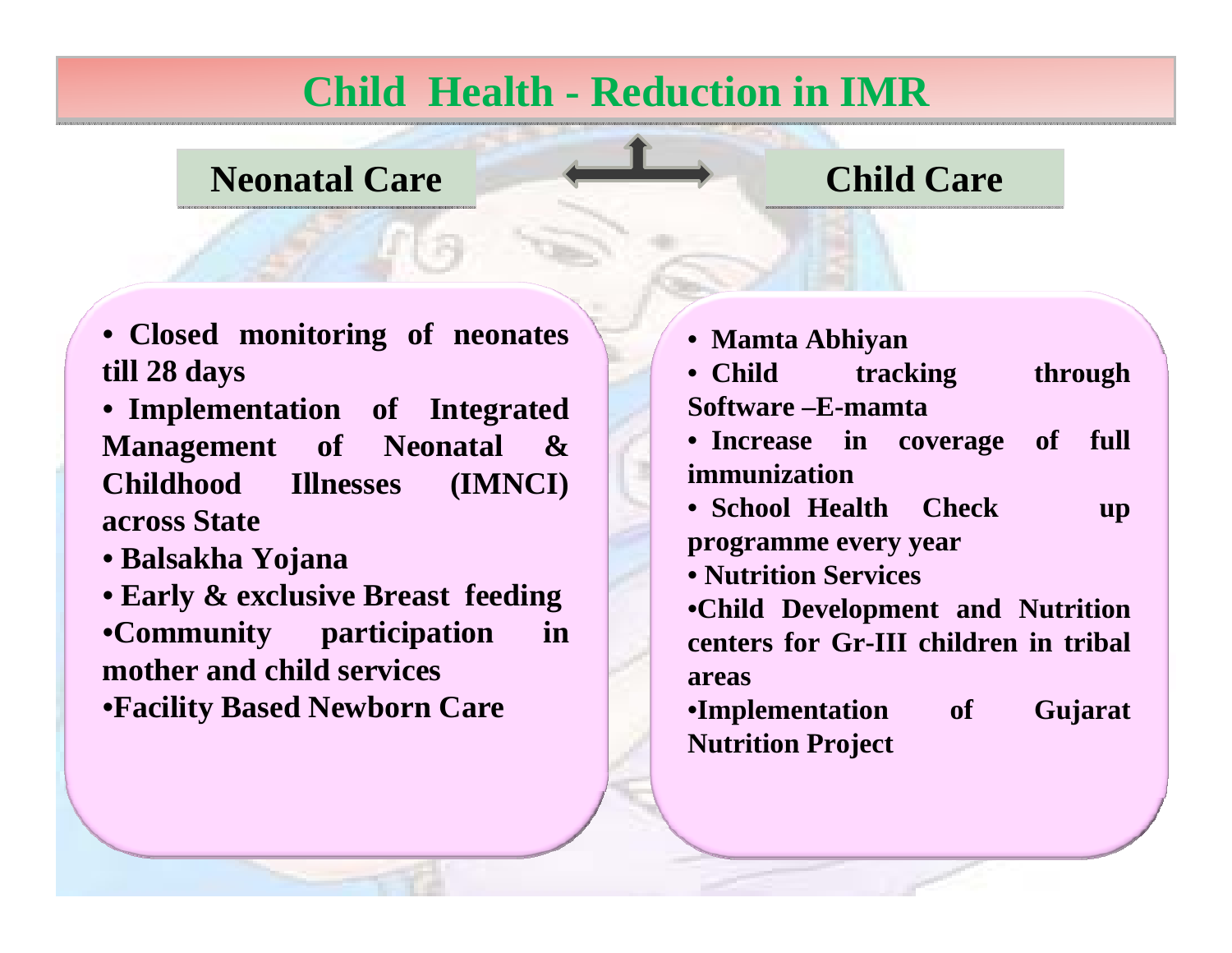# **E-Governance Initiatives Governance Initiatives**

| <b>ACCOUNTABILITY</b>              | <b>TRANSPARENCY</b>                                                    | <b>RESPONSIVENESS</b>                                             | <b>DECISION MAKING</b>                                                                 |
|------------------------------------|------------------------------------------------------------------------|-------------------------------------------------------------------|----------------------------------------------------------------------------------------|
| Department's<br>Website            | Drugs License                                                          | Telemedicine                                                      | <b>RIMS</b> (Routine<br>immunization<br><b>Monitoring System</b> )                     |
| <b>Hospitals Website</b>           | <b>Medical Education</b><br>Admission<br>committee                     | <b>EMRI</b> 108 (Emergency<br>Management & Research<br>Institute) | <b>BADEA</b><br>(Birth & Death Entry)<br>Application $\&$<br><b>Reporting System</b> ) |
| <b>Medical Colleges</b><br>Website | <b>DLIMS</b> (Drug<br>Logistics Information<br>& Management<br>System) | <b>GPS</b> Mobile Van<br><b>Monitoring System</b>                 | <b>HMIS</b> (Hospital<br>Management<br><b>Information System</b> )                     |
|                                    |                                                                        | <b>IDSP</b> (Integrated diseases)<br>surveillance project)        | E-MAMTA (Mother &<br><b>Child Tracking System)</b>                                     |
|                                    |                                                                        | <b>DHIS</b> (District Health)<br><b>Information System</b> )      |                                                                                        |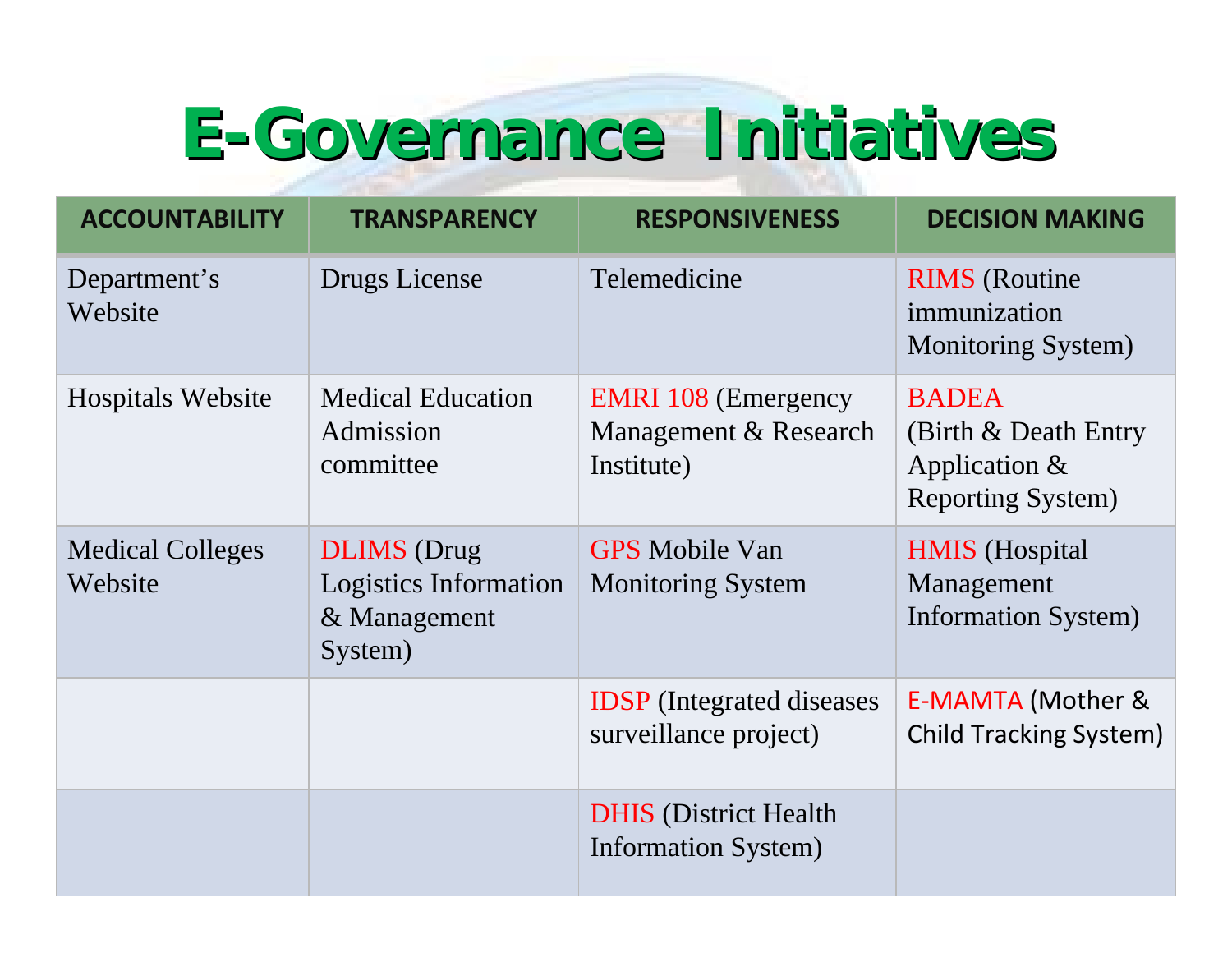## **Rashtriya Swasthaya Bima Yojana Rashtriya Swasthaya Bima Yojana**

- **GoG** has launched this scheme on 21<sup>st</sup> July 2008 in 5 districts **which was further extended to 5 more districts. which was further extended to 5 more districts.**
- **6.56 lakh BPL families have been covered under the Scheme (2008 -2010).**
- **The claim ratio during the last year in ten districts was 104%. The claim ratio during the last year in ten districts was 104%.**
- This scheme is now being expanded to all over Gujarat covering 29.88 lakh rural BPL families along with maternity **benefits.**
- **During the current year it is proposed to cover 9.5 lakh Urban BPL families, 2.7 lakh NREGA worker and 40000 Building and Other Construction Workers.**
- **For the year 2010-11 an outlay of Rs.40.23 Cr. is provided from** the state plan.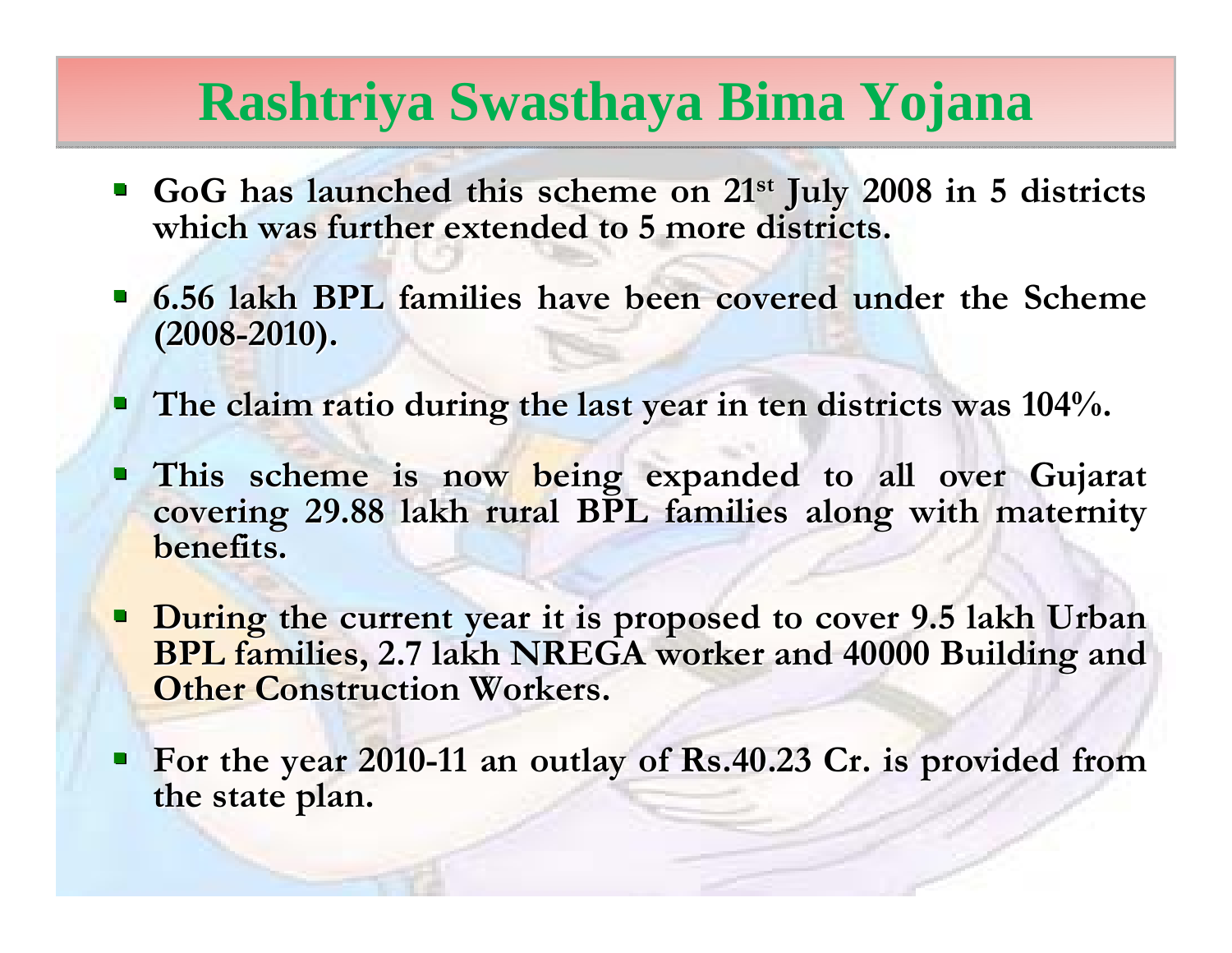### UG and PG Seats in Medical Colleges

| No             | <b>Particulars</b>                  | <b>Seats</b> |
|----------------|-------------------------------------|--------------|
| $\mathbf{1}$   | <b>UG</b> seats in Medical Colleges | 2055         |
|                | In Govt. Medical Colleges           | 955          |
|                | In SFI Medical Colleges             | 1100         |
| $\overline{2}$ | <b>PG</b> seats in Medical Colleges |              |
|                | In Govt. Medical Colleges           |              |
|                | Degree                              | 639          |
|                | Diploma                             | 183          |
| $\overline{3}$ | <b>In SFI Medical Colleges</b>      |              |
|                | Degree                              | 291          |
|                | Diploma                             | 70           |
| $\overline{4}$ | Total - Degree                      | 930          |
|                | Total - Diploma                     | 253          |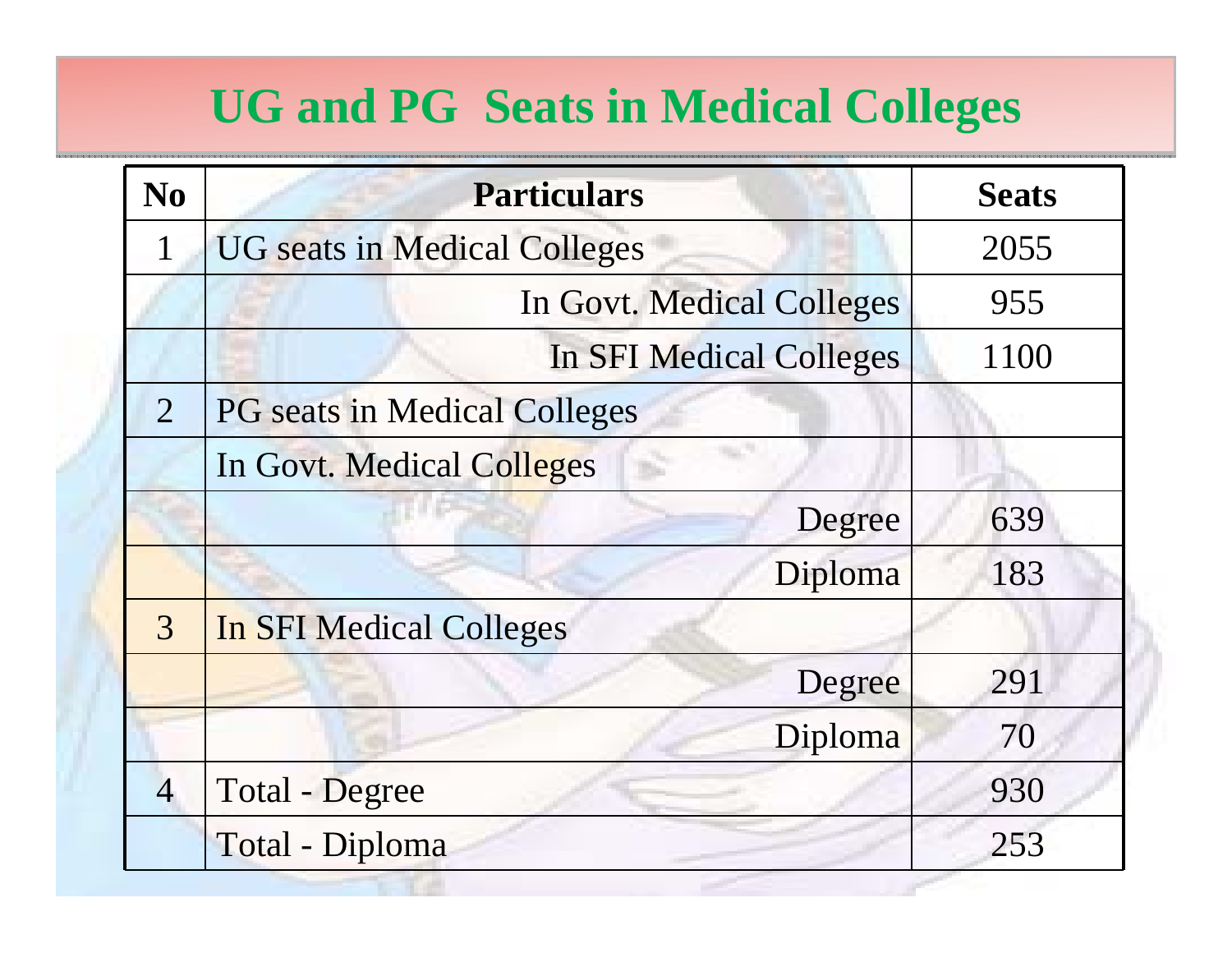# **Nursing Education Nursing Education**

| #              | <b>Name of</b><br><b>Programme</b>                           | <b>YEAR</b> | <b>Name of</b><br><b>Institution</b> | <b>No. of Seats</b> |
|----------------|--------------------------------------------------------------|-------------|--------------------------------------|---------------------|
| $\mathbf{1}$   | 2010-11<br>Degree<br>course<br>Basic B.Sc.<br>(Nursing)      | Govt.       | 190                                  |                     |
|                |                                                              |             | S.F.I.                               | 650                 |
|                |                                                              |             | <b>Total</b>                         | 840                 |
| $\overline{2}$ | 2010-11<br>Diploma in<br>general<br>Nursing and<br>Midwifery |             | Govt.                                | 502                 |
|                |                                                              |             | M.C.                                 | 100                 |
|                |                                                              | S.F.I.      | 905                                  |                     |
|                |                                                              |             | <b>Total</b>                         | 1507                |
| 3              | M.Sc.<br><b>Nursing</b>                                      | 2010-11     | Govt.                                | 25                  |
|                |                                                              |             | S.F.I.                               | 40                  |
|                |                                                              |             | <b>Total</b>                         | 65                  |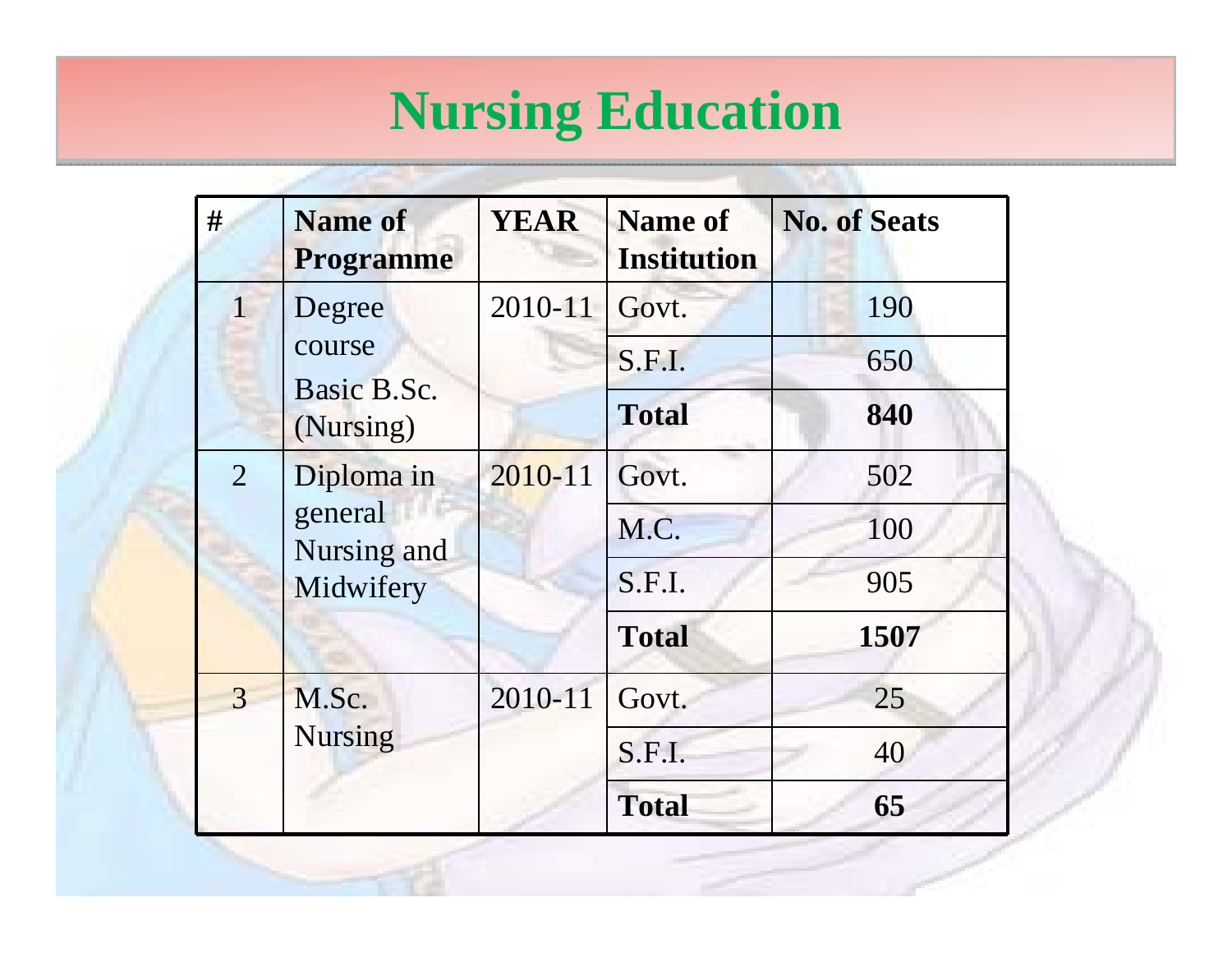# **Continuous increase in Plan allocation by Continuous increase in Plan allocation by State for Health (Rs. in Crores) State for Health (Rs. in Crores)**

a na san

| <b>Item</b>                                                                              | 2007-08 | 2008-09 | 2009-10 | 2010-11 |
|------------------------------------------------------------------------------------------|---------|---------|---------|---------|
| <b>State Annual Plan</b><br><b>Outlay</b>                                                | 16000   | 21000   | 23275   | 29500   |
| <b>Plan Outlay for Medical</b><br>and Public Health                                      | 555     | 825     | 1072    | 1900    |
| <b>Percent allocation of</b><br><b>Medical and Public</b><br><b>Health to State Plan</b> | 3.47    | 3.93    | 4.61    | 6.44    |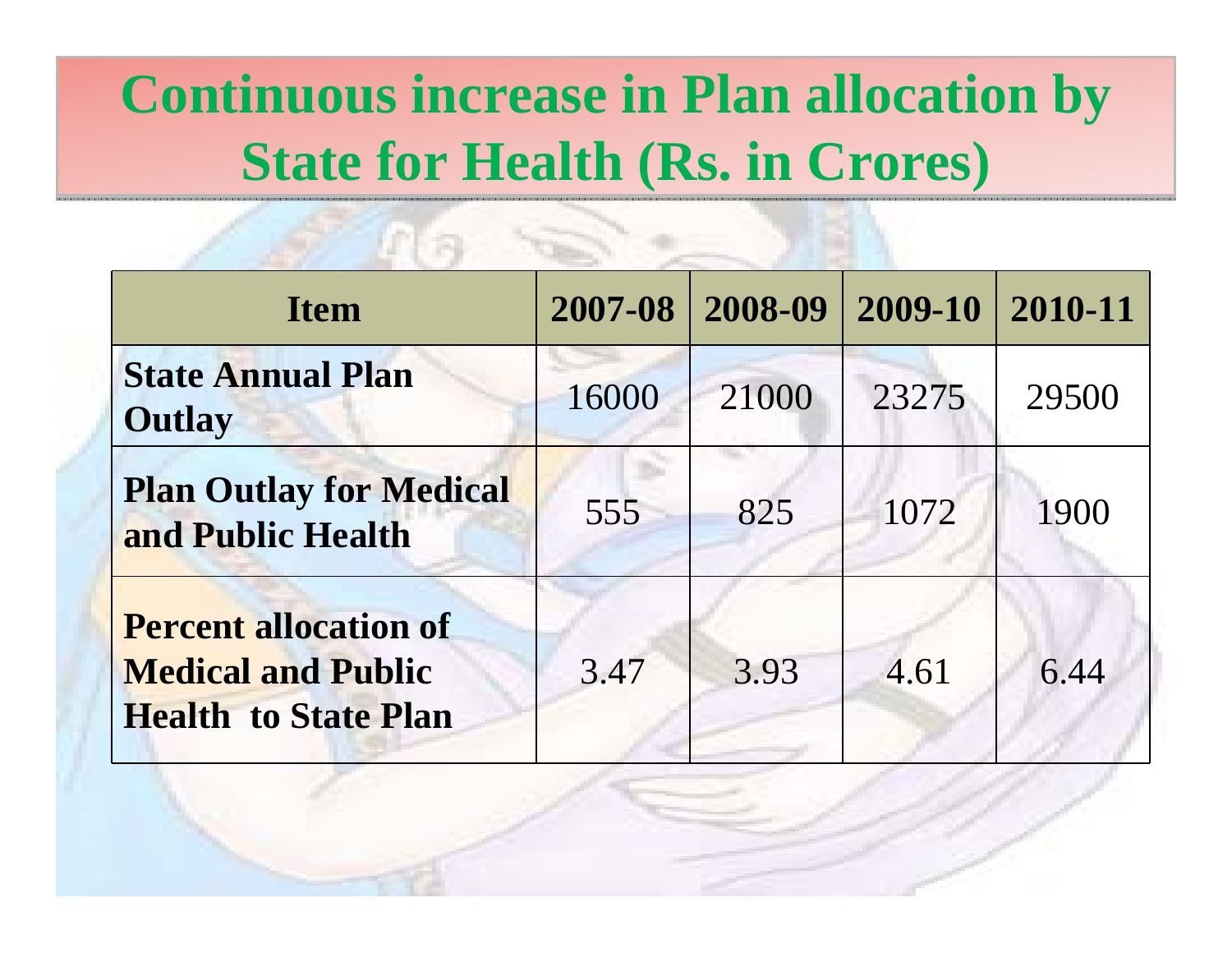# **20 years down the line 20 years down the line Journey Ahead …….. Journey Ahead ……..**

- **State Government's healthcare outlay has risen to Rs. 1900 crores in the current year, which is a rise of 58% over the last year.**
- **In the field of medical education, the present capacity of producing 2055 doctors annually is being planned to be raised to over 3500 in the next few years.**
- **Focused attention on institutional capacity building – A state of art 2800 bed multi- specialty hospital is also being planned in the Civil Hospital Campus, Ahmedabad, which will also bring in those medical technologies and services in the complex which are not there at present.**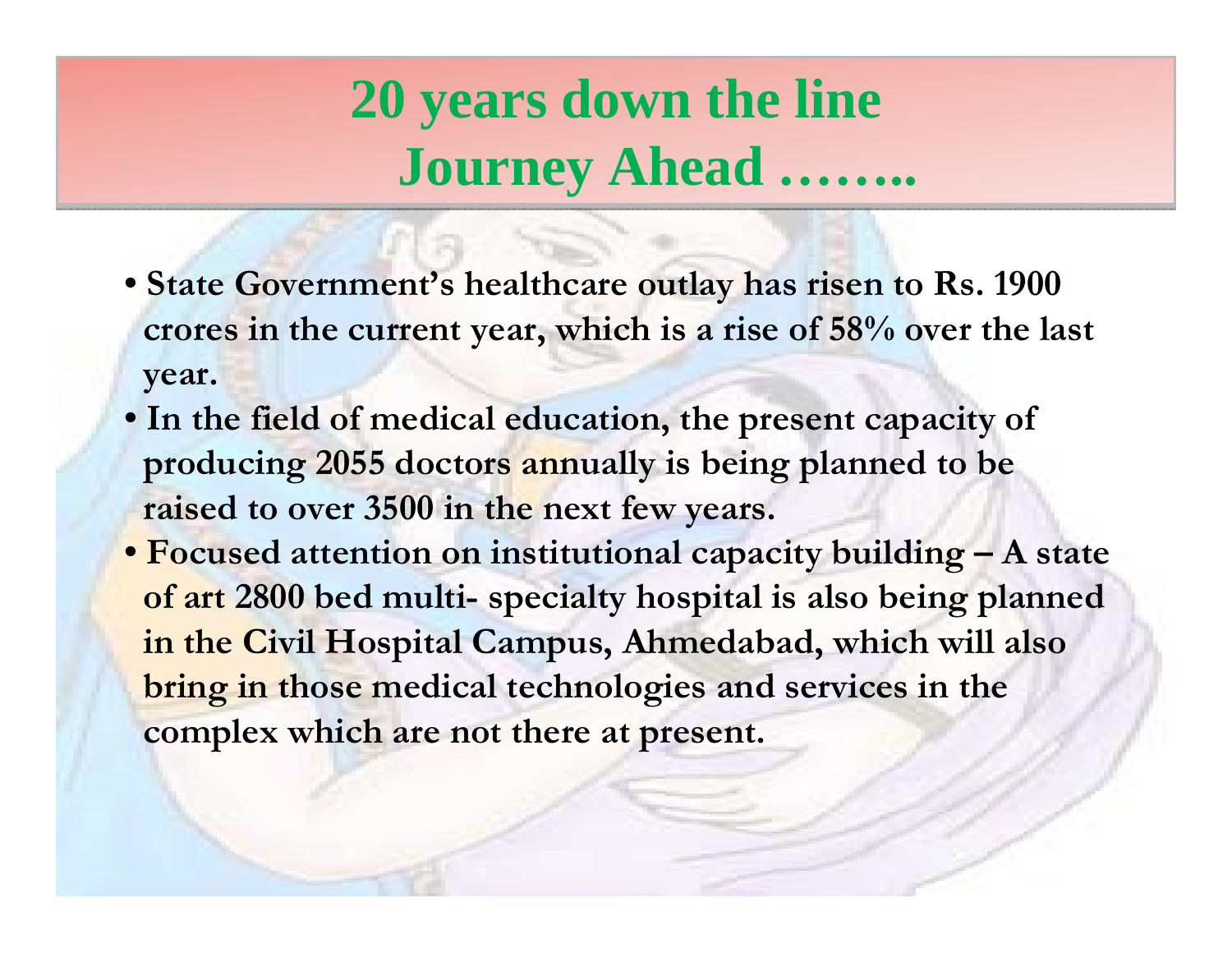- **The State Government has also set up the Gujarat Medical Education and Research Society which has commenced setting up institutions of excellence in medical education and research in various parts of the State, thus ensuring spread of services and knowledge all over the State.**
- **Providing state-of-art facilities.**
- **Providing seamless healthcare through computerization of health system & moving towards an ERP in health.**
- **Visioning a health card for every individual of Gujarat.**